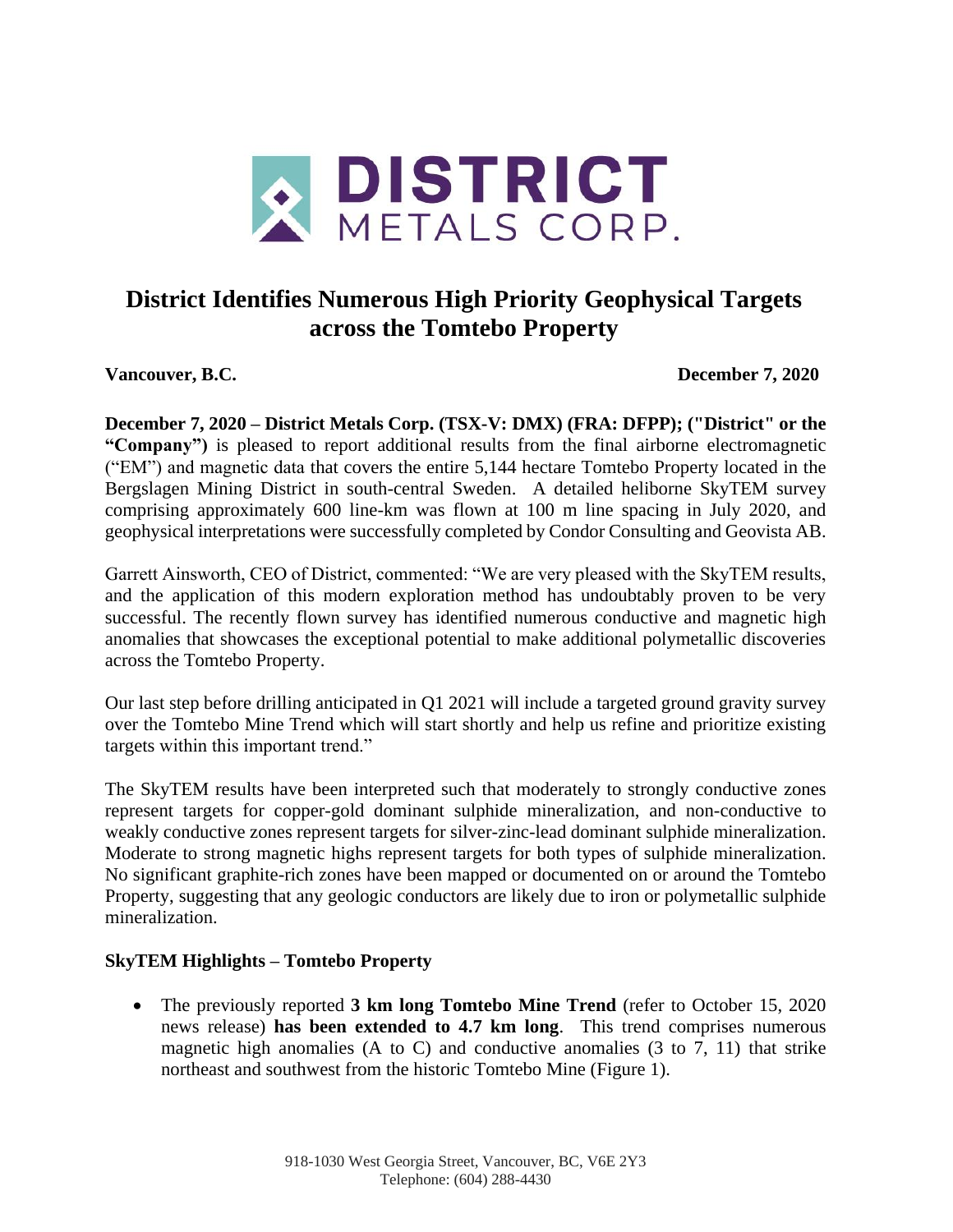- A total of **26 target zones** (1 to 26) have been identified based on **EM or conductive anomalies** where 11 target zones are medium priority and three are high priority (Figure 1 and Table 1).
- A total of **11 target zones** (A to K) were identified based on only **magnetic high anomalies** where seven target zones are medium priority and four are high priority (Figure 1 and Table 2).
- A ground gravity survey over the Tomtebo Mine Trend has been approved, and is scheduled to commence imminently.

#### **Historic Tomtebo Mine Target**

The Tomtebo Mine was picked up as high priority target zone 7 where coincident electromagnetic (EM) and magnetic high responses have been identified. The EM anomalies are present within the late time gates, which indicates strong conductivity that likely correlates with the copper-gold dominant sulphide mineralization at the mine. Additional EM anomalies are also seen east of the Tomtebo Mine, and on the flanks of a significant magnetic high anomaly.

Drill targets have been generated through Maxwell plate modeling of the EM data at the Tomtebo Mine, which produced three conductive plates that have a combined strike length of 375 m, thickness of 14 to 78 m, and vertical extent of at least 213 to 600 m. Magnetic modeling within the Tomtebo Mine Trend produced six magnetic plate targets that have a combined strike length of 750 m, thickness of 12 to 168 m, and vertical extent of at least 28 to 356 m.

#### **Historic Lövås Mine Target**

The Lövås Mine is within high priority target zone 24, which comprises a north to south oriented magnetic high feature that is associated with a limestone/marble unit that has been partially replaced by iron and polymetallic sulphides. Electromagnetic (EM) anomalies are also present along three survey lines around the Lövås Mine with two of the EM anomalies within the significant north-south magnetic anomaly.

One of the single peak EM anomalies was modeled for drill targeting, and shows a steeply dipping body of moderate conductivity with significant thickness. The modeled conductor has a near surface strike length of 150 m, thickness of 25 m, and vertical extent of at least 300 m.

#### **Skallerberget Target**

The high priority Skallerberget target is at the south end of target zone 24, and comprises a conductive anomaly that is observed approximately 500 m south of the Lövås Mine and within the same magnetic high anomaly as Lövås. The EM anomaly at Skallerberget is weakly to moderately conductive, and is located proximal to the historic Skallerberget Iron-Lead Mine.

The EM anomaly at the Skallerberget target has been modeled as a steeply dipping weak to moderate conductor. The anomaly is a single peak and is explained by a body with significant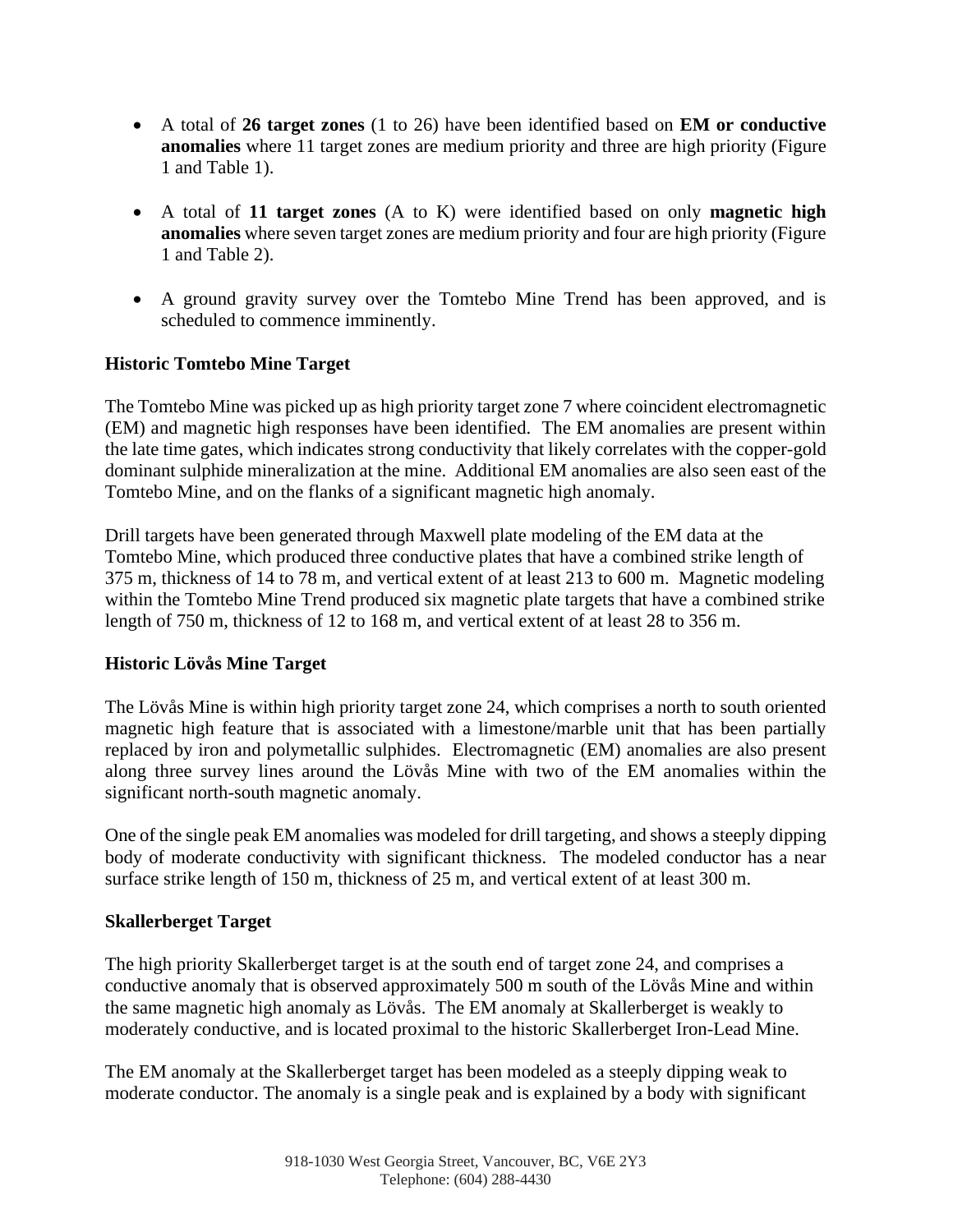thickness. The modeled conductor has a near surface strike length of 125 m, thickness of 27 m, and vertical extent of at least 200 m.

### **Källberget Target**

The Källberget target is at a medium to high priority that comprises target zones 21 and 22. Conductive anomalies at Källberget are seen along a trend that strikes for approximately 700 m. The Swedish Geological Survey mineral occurrence database reports several historic small mines and mineral occurrences in the area (Moren 1, 2, 3 and Flatåsen 4) that are associated with copper- and iron-sulphides. The EM anomaly trend consists of weakly to moderately conductive anomalies.

A single EM anomaly was chosen for plate modelling within the 700 m long conductive trend at Källberget. The trend is expected to be of lower conductivity on most of the other profiles where it has been defined. The modeled EM anomaly is explained by a steeply dipping body of moderate conductivity with a near surface strike length of 200 m, thickness of 30 m, and vertical extent of at least 400 m.

## **Kvistaberget Target**

The medium priority Kvistaberget target comprises target zone 26. Kvistaberget consists of a single peak EM anomaly that is located on a topographic high. The Swedish Geological Survey mineral occurrence database reports a historic small mine (Kvistaberget 4) with copper- and iron-sulphides (chalcopyrite and pyrrhotite) that is associated with the EM anomaly. There are several other sulphide occurrences within a few hundred meters of the Kvistaberget EM anomaly, however, none of them have any associated EM anomalies. The decay rate for the conductive anomaly at Kvistaberget indicates moderate conductivity.

The EM anomaly at the Kvistaberget target has been modeled as a steeply dipping weak to moderate conductor. The data fit is better for a body with a large down-dip extent, but this parameter is not well constrained by the data. The modeled conductor has a near surface strike length of 150 m, thickness of 20 m, and vertical extent of at least 400 m.

### **Next Steps at Tomtebo Property**

- Ground gravity survey over the Tomtebo Mine Trend.
- Ongoing interpretation of the geological and geochemical data obtained from fieldwork conducted at Tomtebo in the fall of 2020.
- Permitting for a Q1 2021 drill program focused on the historic Tomtebo Mine has commenced.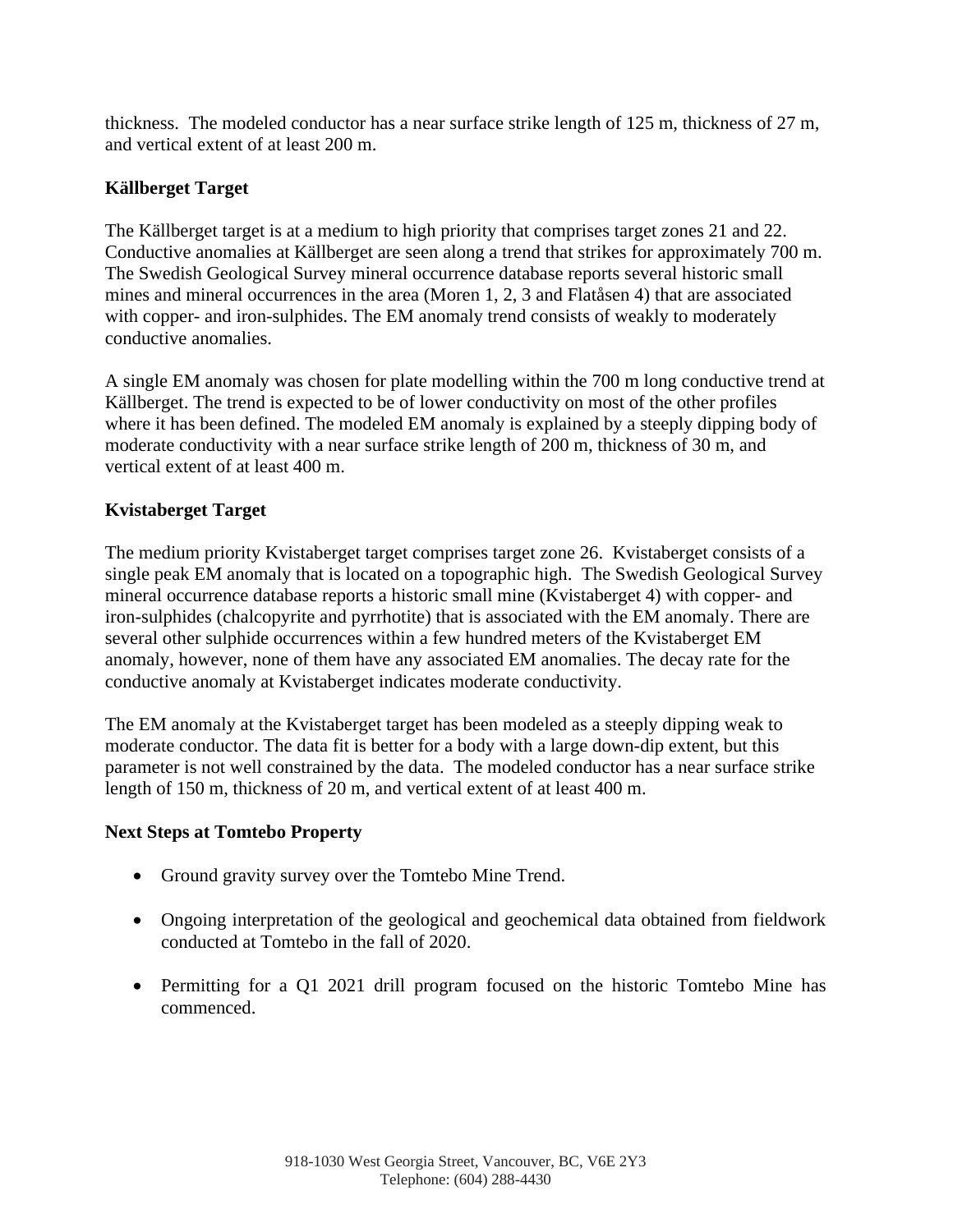

**Figure 1: SkyTEM Conductive and Magnetic Targets on the Tomtebo Property**

918-1030 West Georgia Street, Vancouver, BC, V6E 2Y3 Telephone: (604) 288-4430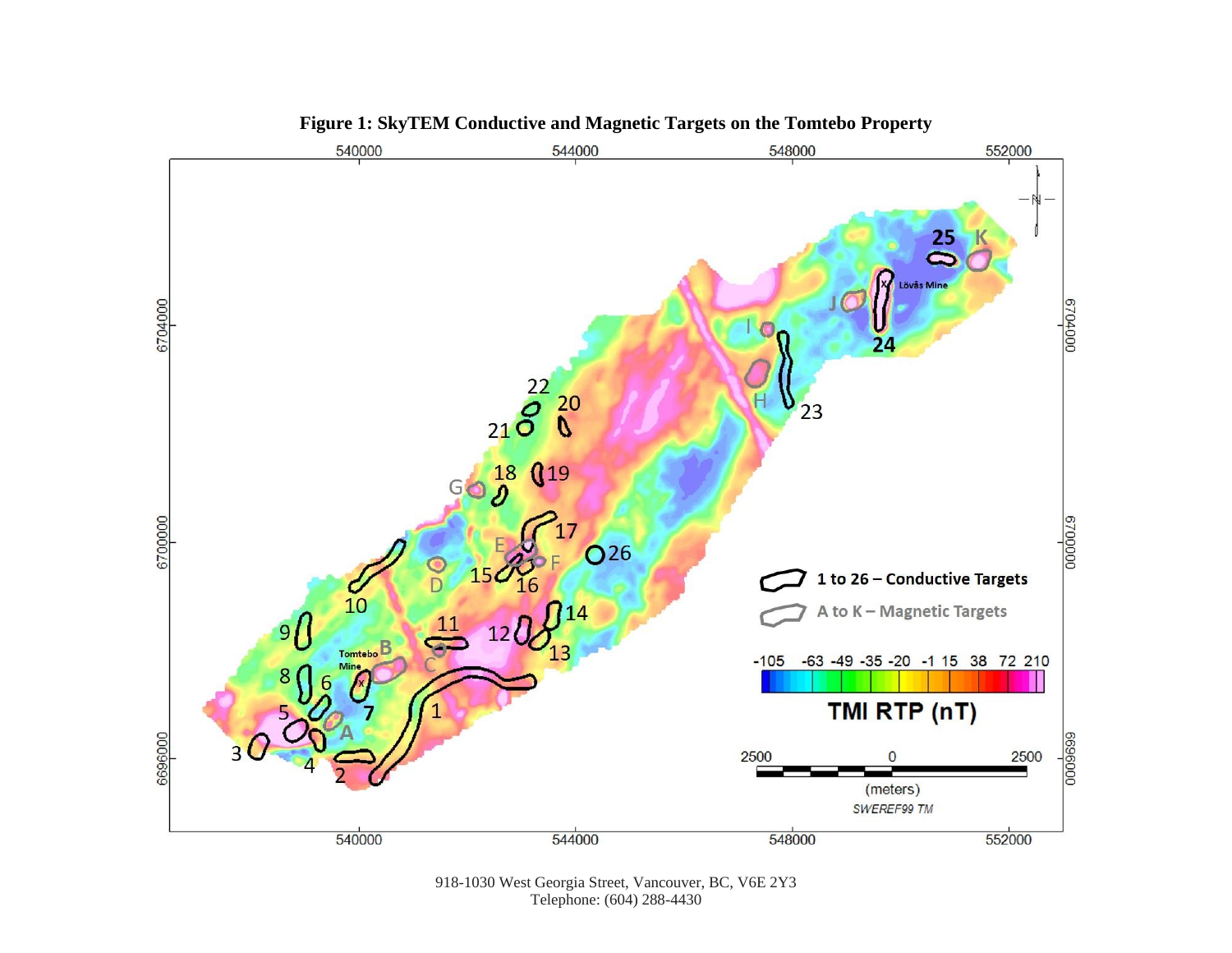| <b>Target</b><br><b>Number</b> | Ranking       | Geology              | <b>EM</b> response    | <b>Magnetic response</b> |
|--------------------------------|---------------|----------------------|-----------------------|--------------------------|
| 1                              | Very low      | Metavolcanics        | Low-high              | Low-high                 |
| $\overline{2}$                 | <b>Medium</b> | <b>Metavolcanics</b> | Low                   | <b>None</b>              |
| 3                              | Low           | Metavolcanics        | High                  | None                     |
| 4                              | Low           | Metavolcanics        | High                  | On flank of mag high     |
| 5                              | Low           | Metavolcanics        | Medium                | High-medium              |
| 6                              | Low           | Metavolcanics        | High                  | Low                      |
| $\overline{z}$                 | High          | <b>Metavolcanics</b> | High                  | High                     |
| 8                              | Low           | Metavolcanics        | Low-high              | Low                      |
| 9                              | <b>Medium</b> | <b>Metavolcanics</b> | Low-medium            | On flank of mag high     |
| 10                             | Very low      | Metavolcanics        | High                  | Low                      |
| 11                             | Very low      | Metavolcanics        | Medium-<br>high       | Low                      |
| 12                             | <b>Medium</b> | <b>Metavolcanics</b> | Low-<br><b>Medium</b> | High                     |
| 13                             | <b>Medium</b> | Intrusion            | Low-<br><b>Medium</b> | On flank of mag high     |
| 14                             | <b>Medium</b> | <b>Intrusion</b>     | Low                   | On flank of mag high     |
| 15                             | Low           | Metavolcanics        | Low                   | Low-high                 |
| 16                             | <b>Medium</b> | <b>Metavolcanics</b> | Low                   | On flank of mag high     |
| 17                             | Low           | Metavolcanics        | Low                   | Low-high                 |
| 18                             | <b>Medium</b> | <b>Metavolcanics</b> | Low-medium            | Low-medium               |
| 19                             | <b>Medium</b> | <b>Metavolcanics</b> | Low                   | On flank of mag high     |
| 20                             | Low           | Metavolcanics        | Medium-<br>high       | Medium                   |
| 21                             | <b>Medium</b> | <b>Metavolcanics</b> | Low-high              | <b>Medium</b>            |
| 22                             | <b>Medium</b> | <b>Metavolcanics</b> | Medium-<br>high       | Low                      |
| 23                             | Low           | Metavolcanics        | Low-medium            | Low                      |
| 24                             | High          | <b>Metavolcanics</b> | <b>Medium</b>         | High                     |
| 25                             | <b>High</b>   | <b>Metavolcanics</b> | <b>High</b>           | High                     |
| 26                             | <b>Medium</b> | Intrusion            | <b>Medium</b>         | On flank of mag high     |

**Table 1: Identified Target Zones Based on EM Anomalies**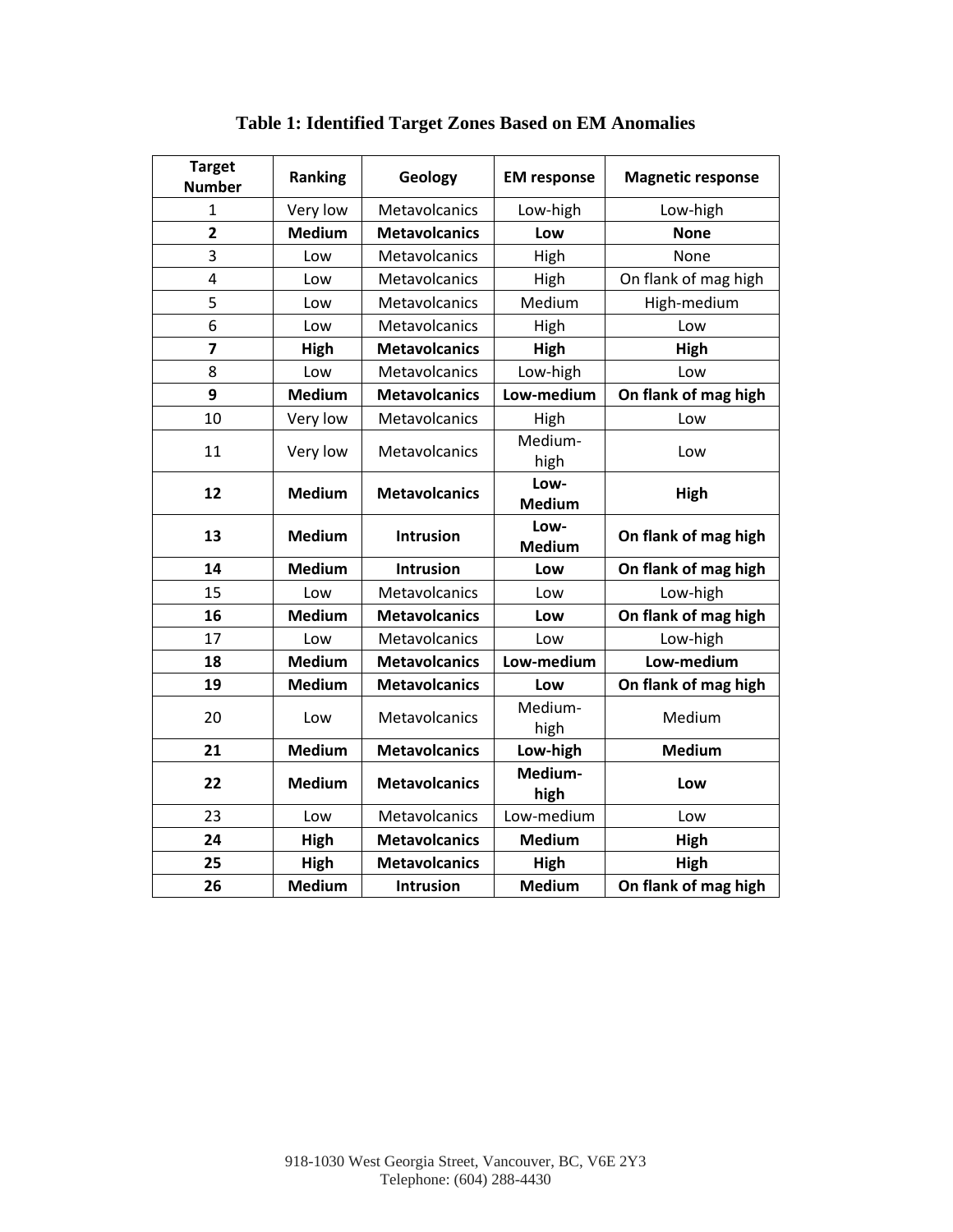| <b>Target Letter</b> | Ranking | Geology              | <b>Mag response</b> |
|----------------------|---------|----------------------|---------------------|
| Α                    | Medium  | Metavolcanics        | High                |
| B                    | High    | <b>Metavolcanics</b> | High                |
| C                    | Medium  | Metavolcanics        | High                |
| D                    | Medium  | Metavolcanics        | High                |
| E                    | High    | <b>Metavolcanics</b> | High                |
| F                    | Medium  | Metavolcanics        | High                |
| G                    | Medium  | Metavolcanics        | High                |
| н                    | Medium  | Intrusive            | High                |
|                      | Medium  | Basic metavolcanic   | High                |
|                      | High    | <b>Metavolcanics</b> | High                |
| К                    | High    | <b>Metavolcanics</b> | High                |

**Table 2: Identified Target Zones Based on Magnetic High Anomalies**

#### **Technical Information**

All scientific and technical information in this news release has been prepared by, or approved by Garrett Ainsworth, PGeo, President and CEO of the Company. Mr. Ainsworth is a qualified person for the purposes of National Instrument 43-101 - *Standards of Disclosure for Mineral Projects.*

### **About District Metals Corp.**

District Metals Corp. is led by industry professionals with a track record of success in the mining industry. The Company's mandate is to seek out, explore, and develop prospective mineral properties through a disciplined science-based approach to create shareholder value and benefit other stakeholders.

The advanced exploration stage Tomtebo Property, located in the Bergslagen Mining District of south-central Sweden, is the Company's main focus. The Tomtebo Property comprises 5,144 ha, and is situated between the historic Falun Mine and Boliden's Garpenberg Mine located 25 km to the northwest and southeast, respectively. Two historic polymetallic mines and numerous polymetallic showings are located on the Tomtebo Property along an approximate 17 km trend that exhibits similar geology, structure, alteration and VMS/SedEx style mineralization as other significant mines within the district. Mineralization that is open at depth and along strike at the historic mines on the Tomtebo Property has not been followed-up and modern systematic exploration has never been conducted on the Property.

On Behalf of the Board of Directors

"*Garrett Ainsworth*" President and Chief Executive Officer

(604) 288-4430